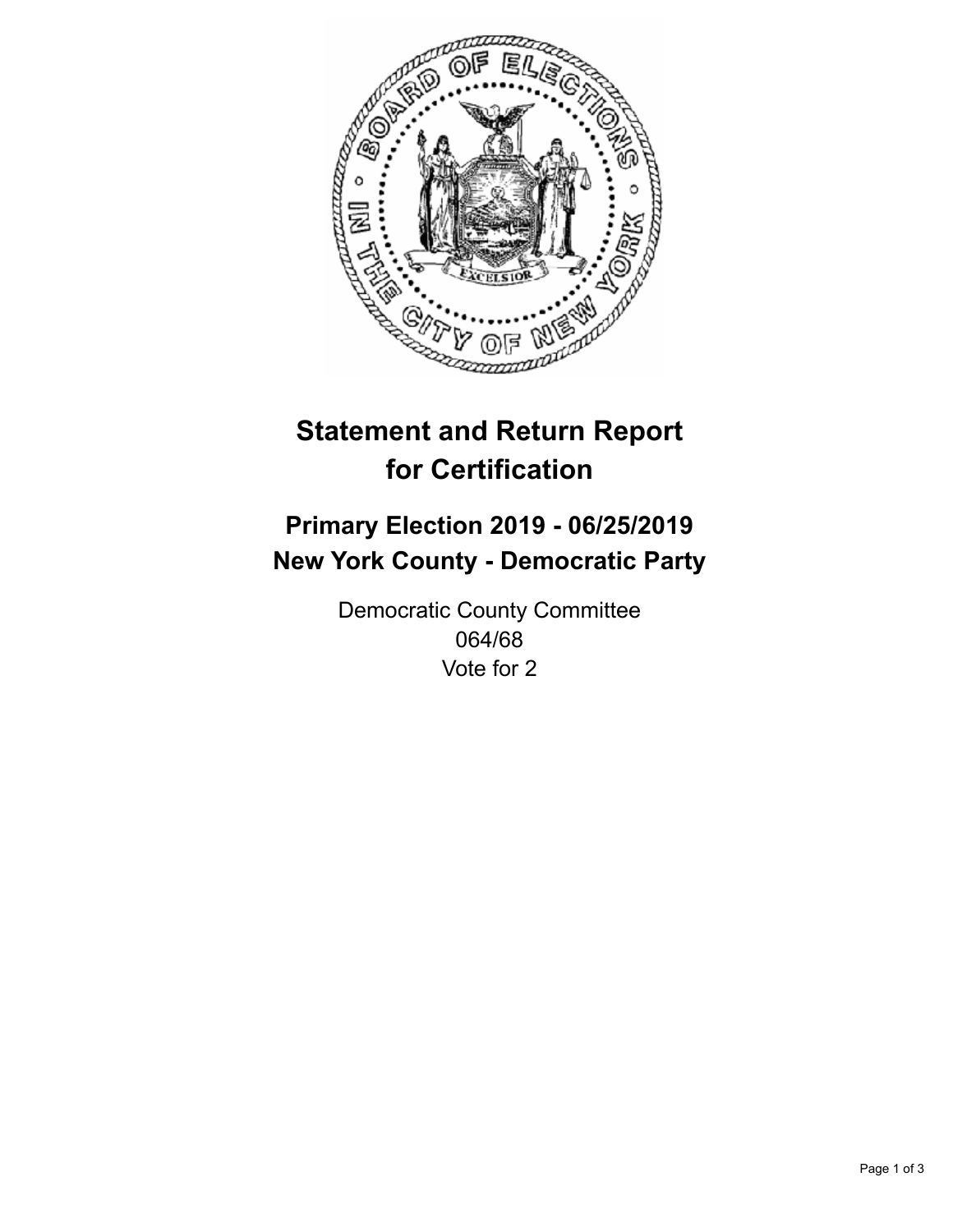

## **Assembly District 68**

| <b>PUBLIC COUNTER</b>                                    | 18       |
|----------------------------------------------------------|----------|
| <b>MANUALLY COUNTED EMERGENCY</b>                        | 0        |
| ABSENTEE / MILITARY                                      | 0        |
| AFFIDAVIT                                                | $\Omega$ |
| <b>Total Ballots</b>                                     | 18       |
| Less - Inapplicable Federal/Special Presidential Ballots | 0        |
| <b>Total Applicable Ballots</b>                          | 18       |
| <b>MICHAEL CARBONE</b>                                   | 3        |
| <b>JOSEPHINE MELENDEZ</b>                                | 4        |
| ROBERT NEGRON                                            | 6        |
| STEPHANIE ARROYO                                         | 13       |
| <b>Total Votes</b>                                       | 26       |
| Unrecorded                                               | 10       |